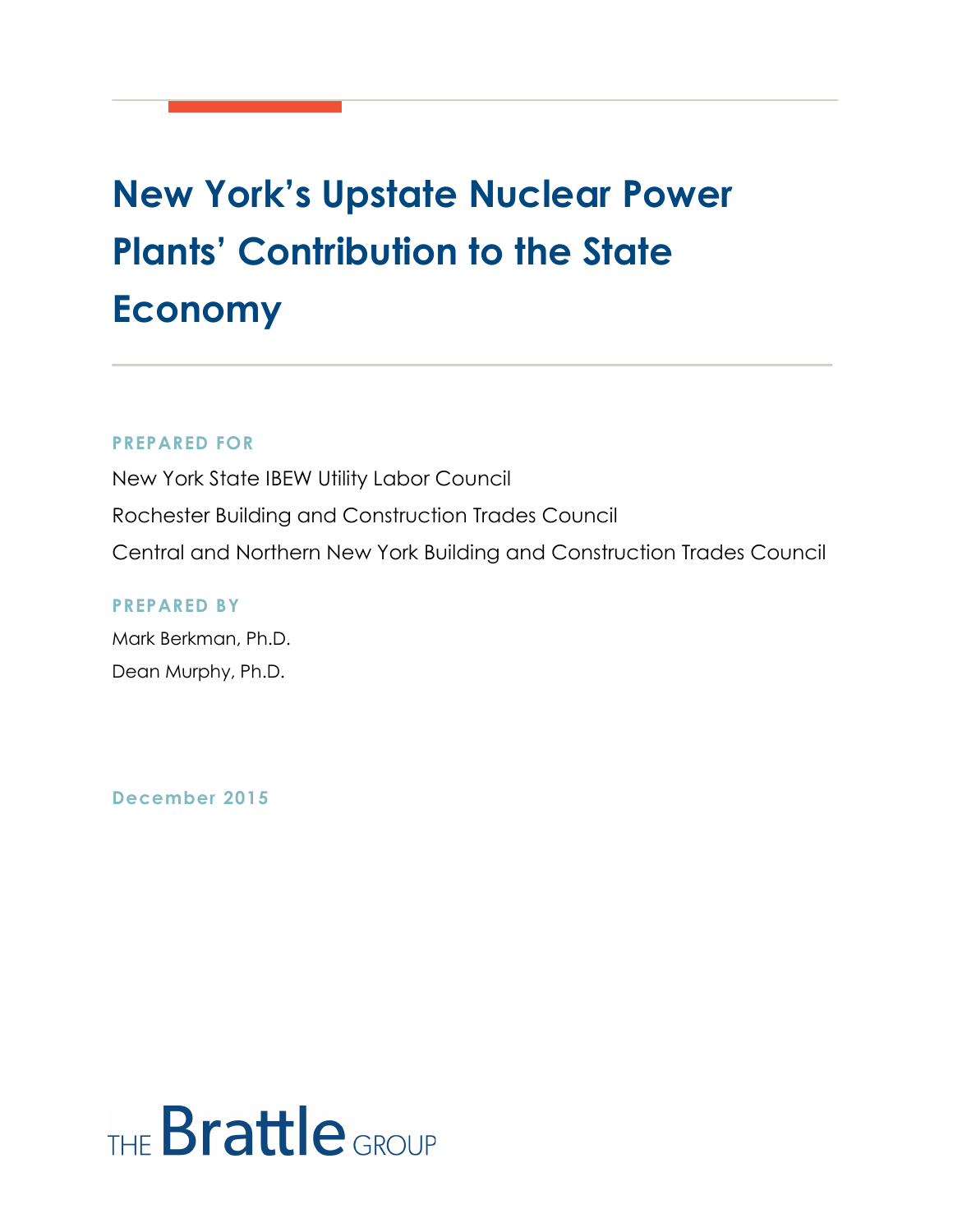This report was prepared for the New York State IBEW Utility Labor Council, the Rochester Building and Construction Trades Council and the Central and Northern New York Building and Construction Trades Council. All results and any errors are the responsibility of the authors and do not represent the opinion of The Brattle Group or its clients.

The authors would like to acknowledge the invaluable assistance of Wade Davis and Paul Organ in preparing this analysis.

Copyright © 2015 The Brattle Group, Inc.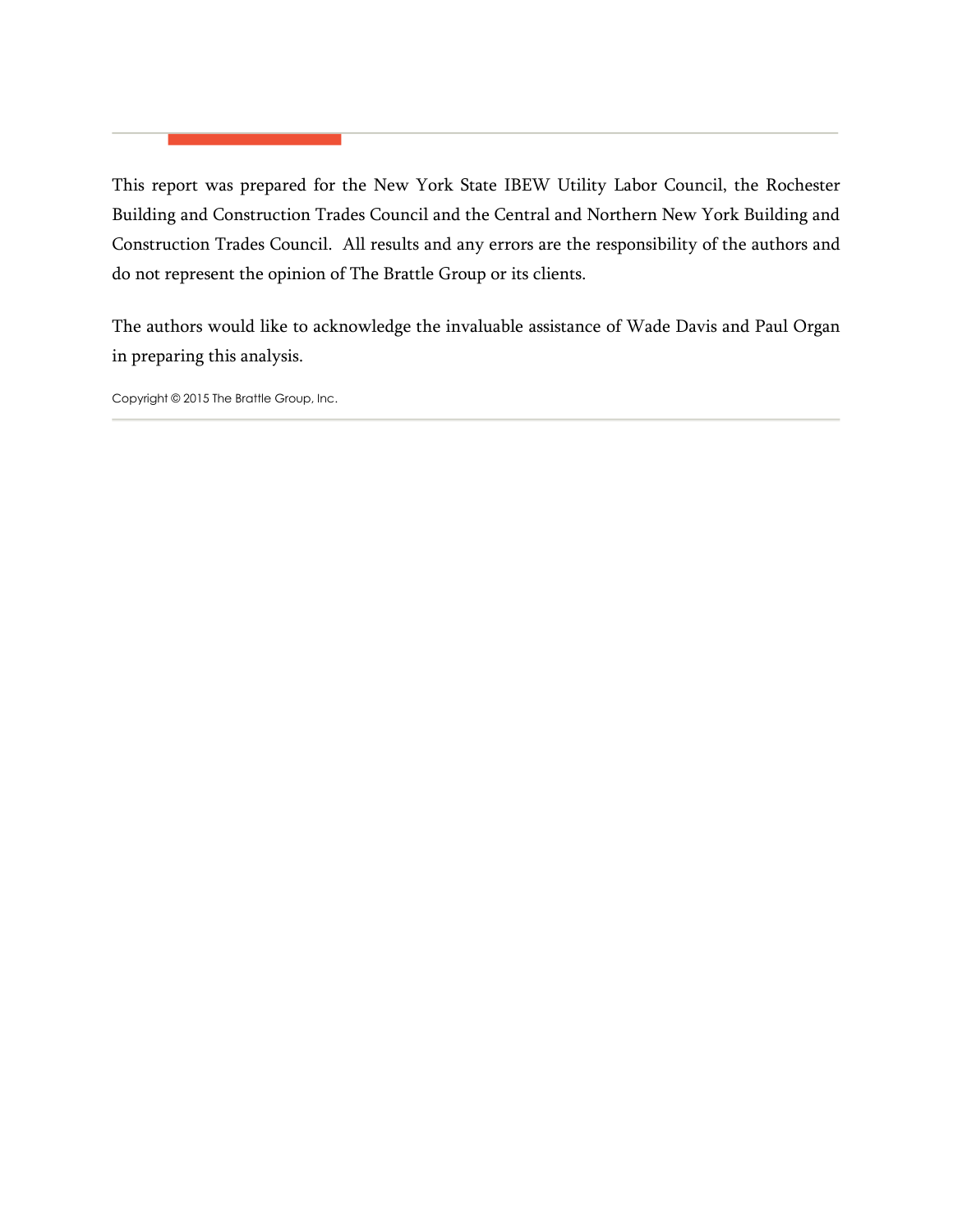## **Table of Contents**

**Contract Contract** 

| I.   |    |                                                                                  |  |
|------|----|----------------------------------------------------------------------------------|--|
| II.  |    |                                                                                  |  |
| III. |    | The Upstate Nuclear Plants Make a Considerable Contribution to the New York      |  |
|      | А. |                                                                                  |  |
|      | В. |                                                                                  |  |
|      | C. |                                                                                  |  |
|      | D. |                                                                                  |  |
|      | Ε. |                                                                                  |  |
|      | F. | Upstate Nuclear Plants Prevent Substantial Carbon Dioxide and Criteria Pollutant |  |
|      |    |                                                                                  |  |

## **Tables and Figures**

| Table 2: Upstate New York Nuclear Power Share of Capacity and Generation in the NYISO3       |
|----------------------------------------------------------------------------------------------|
| Table 3: Net Contribution of Upstate New York's Nuclear Plants to the New York Economy5      |
| Table 4: Upstate New York Nuclear Plants Avoid Higher Electricity Prices (Average Statewide  |
| Table 5: Net Economic Output Impacts by Sector in New York (Average Annual Direct and        |
| Table 6: Net Employment Impacts by Sector in New York (Average Direct and Secondary          |
| Table 7: Net Annual Federal and State Tax Payments Attributable to Economic Activity Related |
| Table 8: Emissions Prevented by Upstate New York's Nuclear Plants (Average Annual, 2015-     |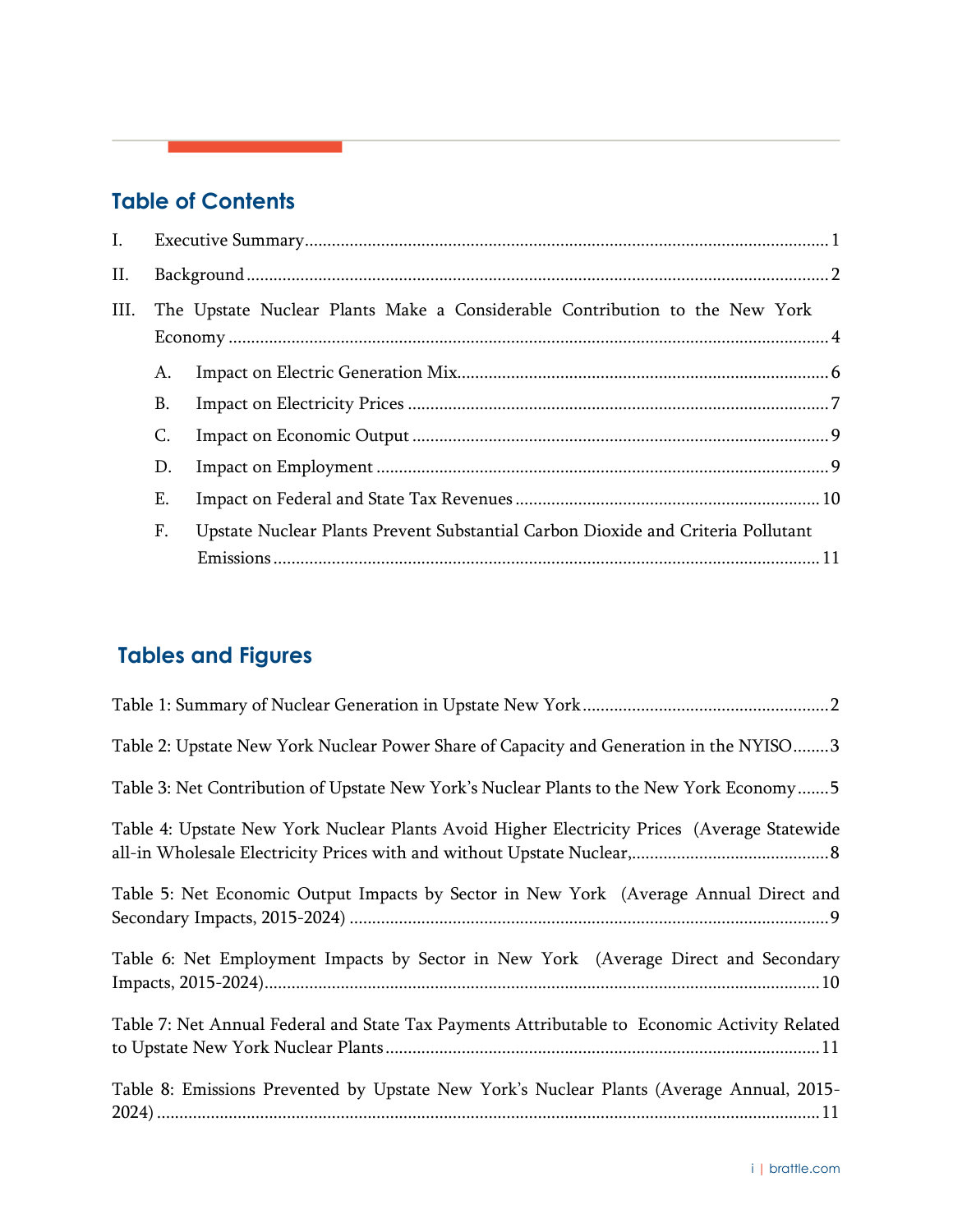| Table 9: Value of Emissions Prevented by Upstate New York Nuclear Power Plants (Average |  |  |  |
|-----------------------------------------------------------------------------------------|--|--|--|
|                                                                                         |  |  |  |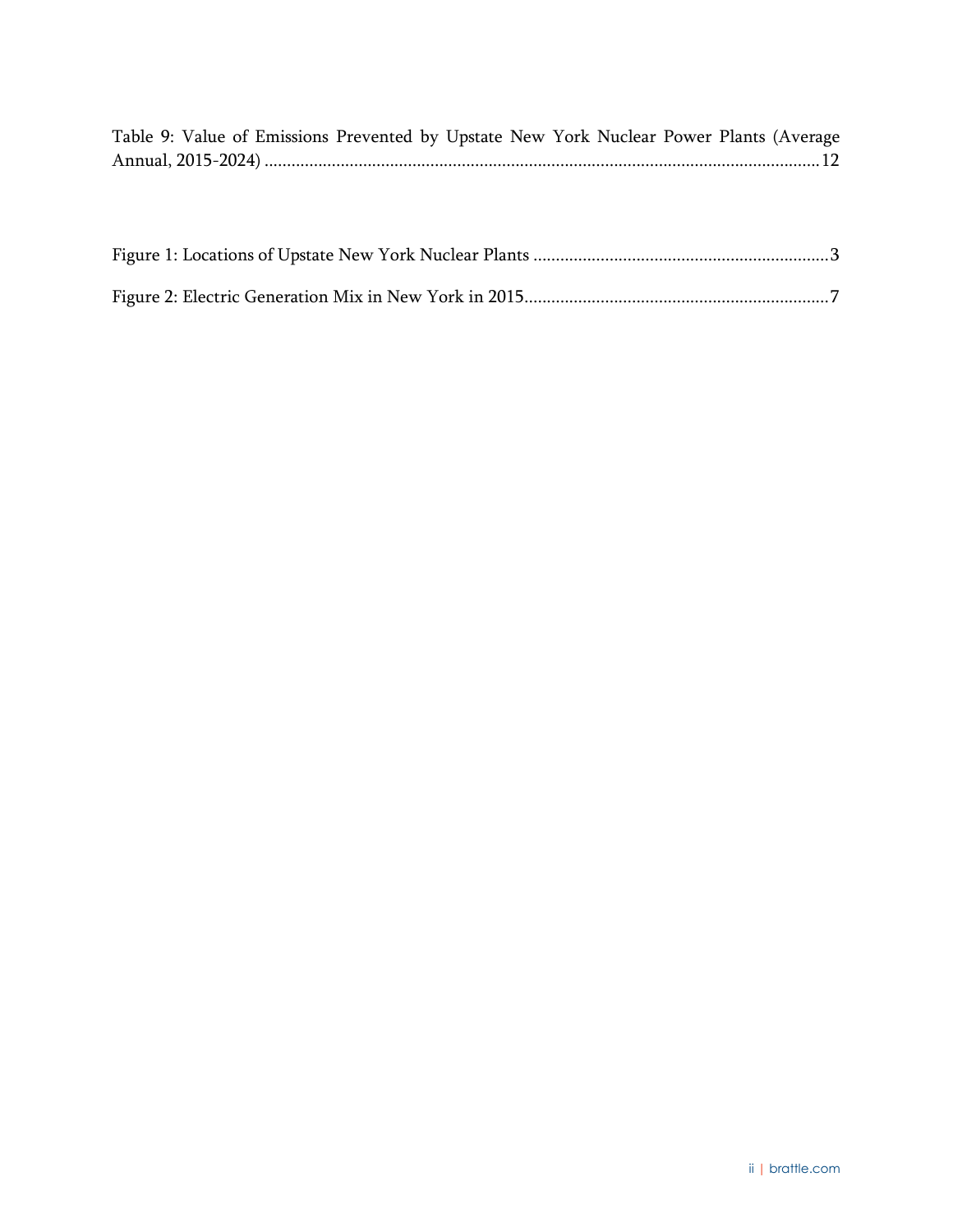#### <span id="page-4-0"></span>**I. Executive Summary**

 $\overline{a}$ 

At the request of the New York State IBEW Utility Labor Council, the Rochester Building and Construction Trades Council and the Central and Northern New York Building and Construction Trades Council, The Brattle Group has estimated the value of the nuclear plants located in Upstate New York (Ginna Nuclear Generating Station in Wayne County and FitzPatrick Nuclear Power Plant and Nine Mile Point Nuclear Generating Station in Oswego County) to the state's economy.<sup>1</sup>

Our analysis has determined that nuclear plants operating in Upstate New York:

- contribute approximately \$3.16 billion to state gross domestic product (GDP) (\$5.25 billion in gross output).
- account for about 24,800 in-state full time jobs (direct and secondary).
- help keep electricity prices lower than they would otherwise be New York consumers would pay over \$1.7 billion annually (2015\$) and almost \$15 billion in the next ten years (on a present value basis) absent the Upstate nuclear plants.
- are responsible for \$144 million in net state tax revenues annually, including more than \$60 million in annual state and local property taxes.
- avoid almost 16 million tons of  $CO<sub>2</sub>$  emissions annually, that equates to a societal value of almost \$700 million annually based on federal estimates.

These values reflect the incremental contribution of these nuclear plants to the economy, measured by comparing the performance of New York's economy with and without these nuclear plants. This approach nets off the contribution of the alternative generation that would be necessary if these nuclear plants did not exist, to determine their incremental contribution. Absent the nuclear energy from its Upstate plants, New York's economy would rely more heavily on existing natural gas-fired generating plants. This greater reliance on fossil generation would mean higher electricity prices – wholesale prices would be higher on average in New York. It is this effect on electricity prices that accounts for the majority of overall incremental economic impact of these nuclear plants. Note that these measures do not reflect the impacts outside New York, although the absence of in-state nuclear plants will have significant additional consequences beyond the state's borders.

<span id="page-4-1"></span><sup>1</sup> The analysis described in this paper is an extension and refinement of a previous study that looked at the economic value of all the nuclear generators in New York. That study was done in conjunction with a nationwide study of the economic impact of the U.S. nuclear industry, and several other statespecific studies. The current study examines a subset of New York's nuclear plants, and also updates and refines the characterization of electricity markets to more closely reflect the specific features of New York's electricity markets.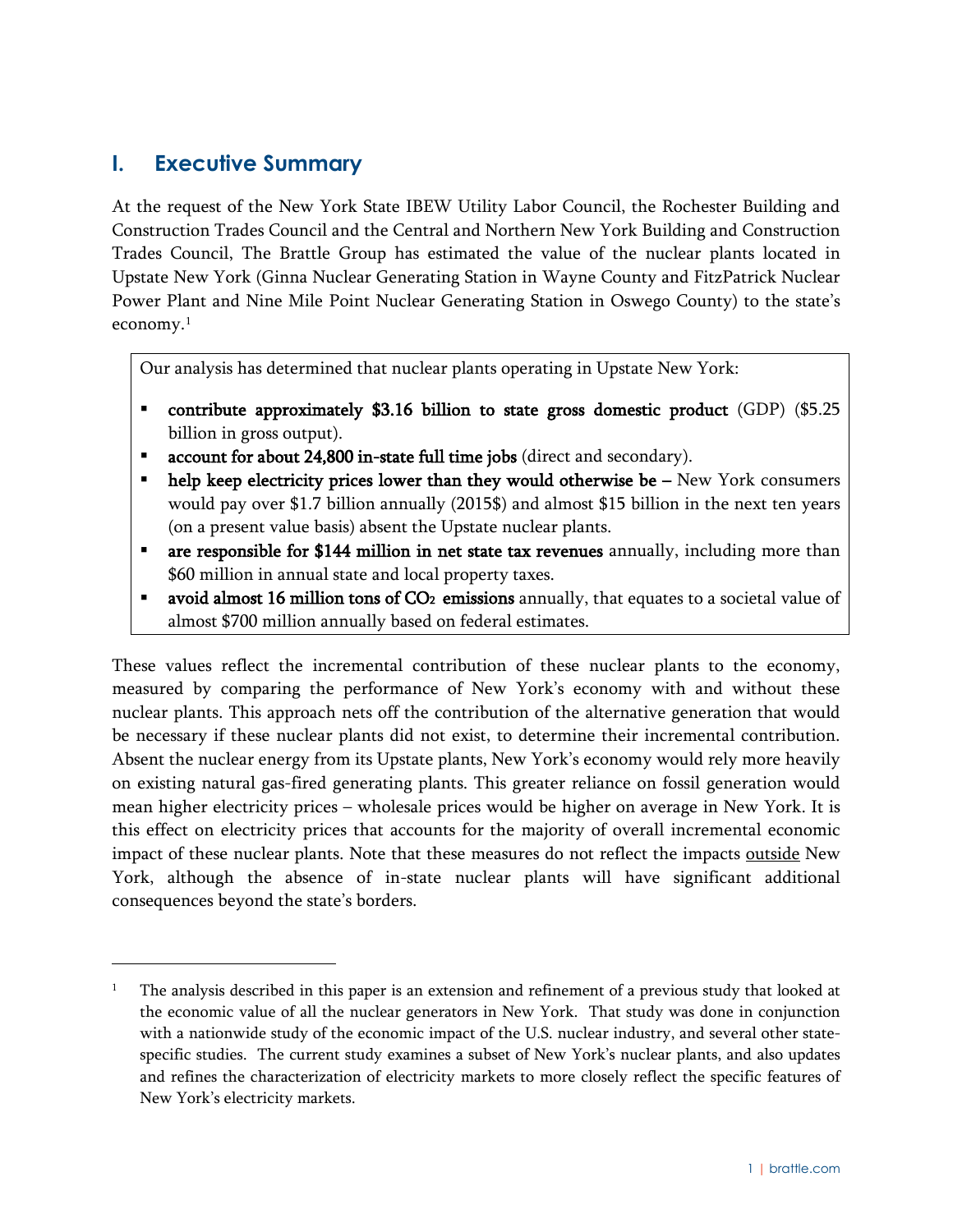The absence of New York's Upstate nuclear plants would also result in much higher carbon dioxide (CO2) emissions and greater emissions of criteria pollutants, such as nitrogen oxides  $(NOx)$  and sulfur dioxide  $(SO<sub>2</sub>)$ . These impacts are not limited to New York, because air pollution impacts can cross state borders – they are often regional in the case of criteria pollutants, and global in the case of carbon. Large-scale renewable energy probably would not substitute significantly for nuclear; intermittent renewable generation is not a direct substitute for the baseload profile of nuclear.

Absent New York's Upstate nuclear plants, New York consumers would pay more for electricity, the economy would suffer both in terms of GDP and jobs, and New York would face substantially higher emissions of CO<sub>2</sub> and other pollutants.

#### <span id="page-5-0"></span>**II. Background**

Three nuclear plants, Fitzpatrick, Ginna, and Nine Mile Point comprising four nuclear reactors, operate in Upstate New York. These plants represent over 3,300 megawatts (MW) of capacity and almost 26 million megawatt hours (MWh) of annual electricity generation, as shown in [Table 1](#page-5-1) and illustrated in [Figure 1.](#page-6-0)[2](#page-5-2) New York is almost entirely served by the New York Independent System Operator, NYISO.[3](#page-5-3) Upstate New York's nuclear generation makes up 7% of NYISO's total capacity and 15% of the state's electricity generation, as shown in [Table 2.](#page-6-1)

|     | Variable                   | Value      |
|-----|----------------------------|------------|
| 111 | Number of nuclear plants   | З          |
| 121 | Number of nuclear reactors |            |
|     | [3] Total capacity (MW)    | 3.345      |
| 141 | Estimated generation (MWh) | 25,730,400 |

<span id="page-5-1"></span>**Table 1: Summary of Nuclear Generation in Upstate New York**

<span id="page-5-2"></span><sup>&</sup>lt;sup>2</sup> Data comes from Ventyx's Energy Velocity. There are some plants in New York that fall outside of NYISO, but this is a small share.

<span id="page-5-3"></span><sup>&</sup>lt;sup>3</sup> Independent system operators (ISOs) establish and maintain electricity capacity and energy markets.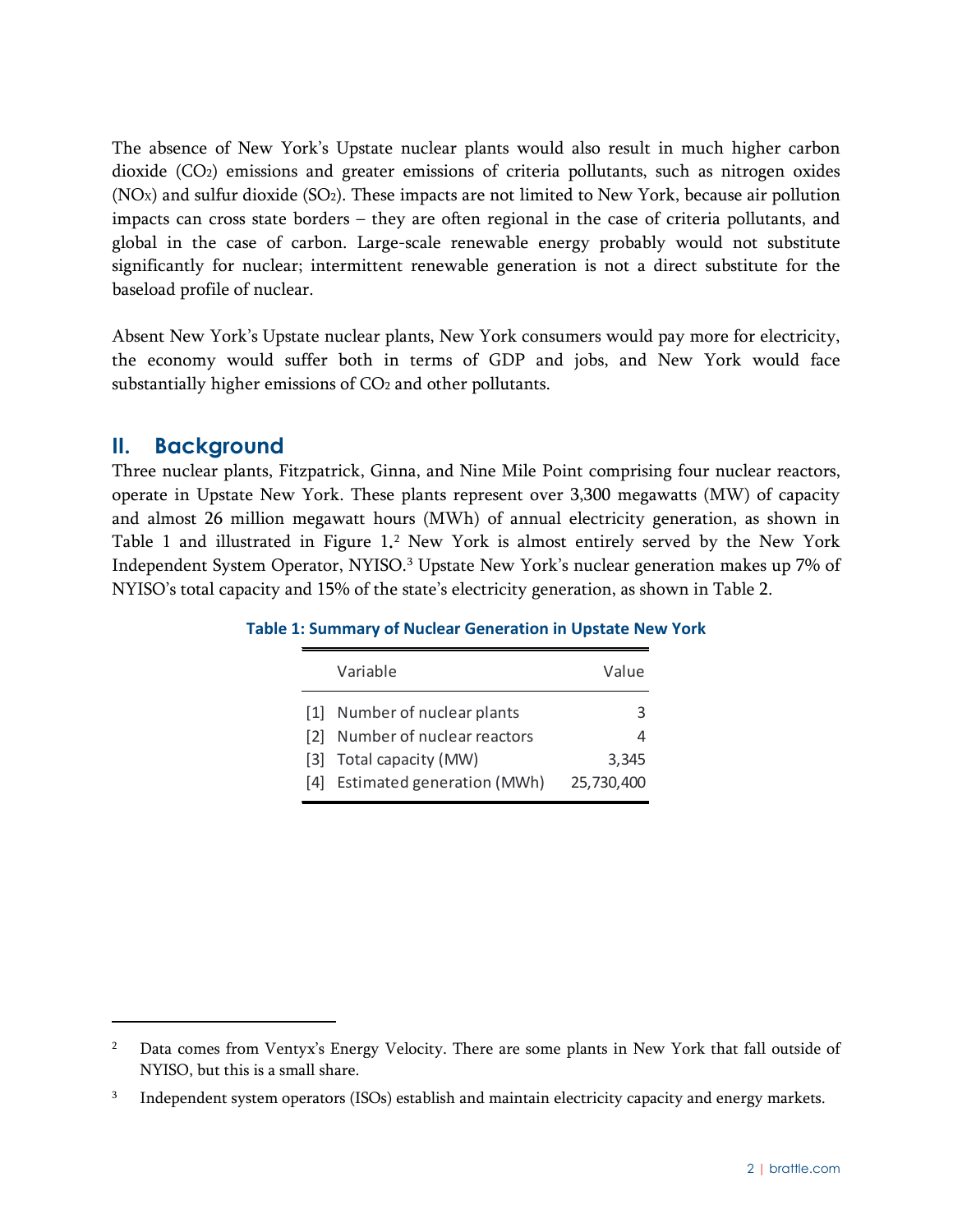<span id="page-6-0"></span>

<span id="page-6-1"></span>**Table 2: Upstate New York Nuclear Power Share of Capacity and Generation in the NYISO**

| $\lceil 1 \rceil$ | New York | 7%               | 15%                                                   |
|-------------------|----------|------------------|-------------------------------------------------------|
|                   |          | NYISO capacity   | NYISO generation                                      |
|                   | Region   | nuclear share of | Upstate New York Upstate New York<br>nuclear share of |

Upstate New York's nuclear plants account for 61% of carbon-free generation and 42% of carbon-free capacity in upstate New York defined as the region west of the North-South Transmission Line in Load Zone E in the State.[4](#page-6-2)

<span id="page-6-2"></span><sup>&</sup>lt;sup>4</sup> Carbon free as it is used here includes nuclear, hydro, wind, and solar powered plants. The region is essentially the State west of Utica.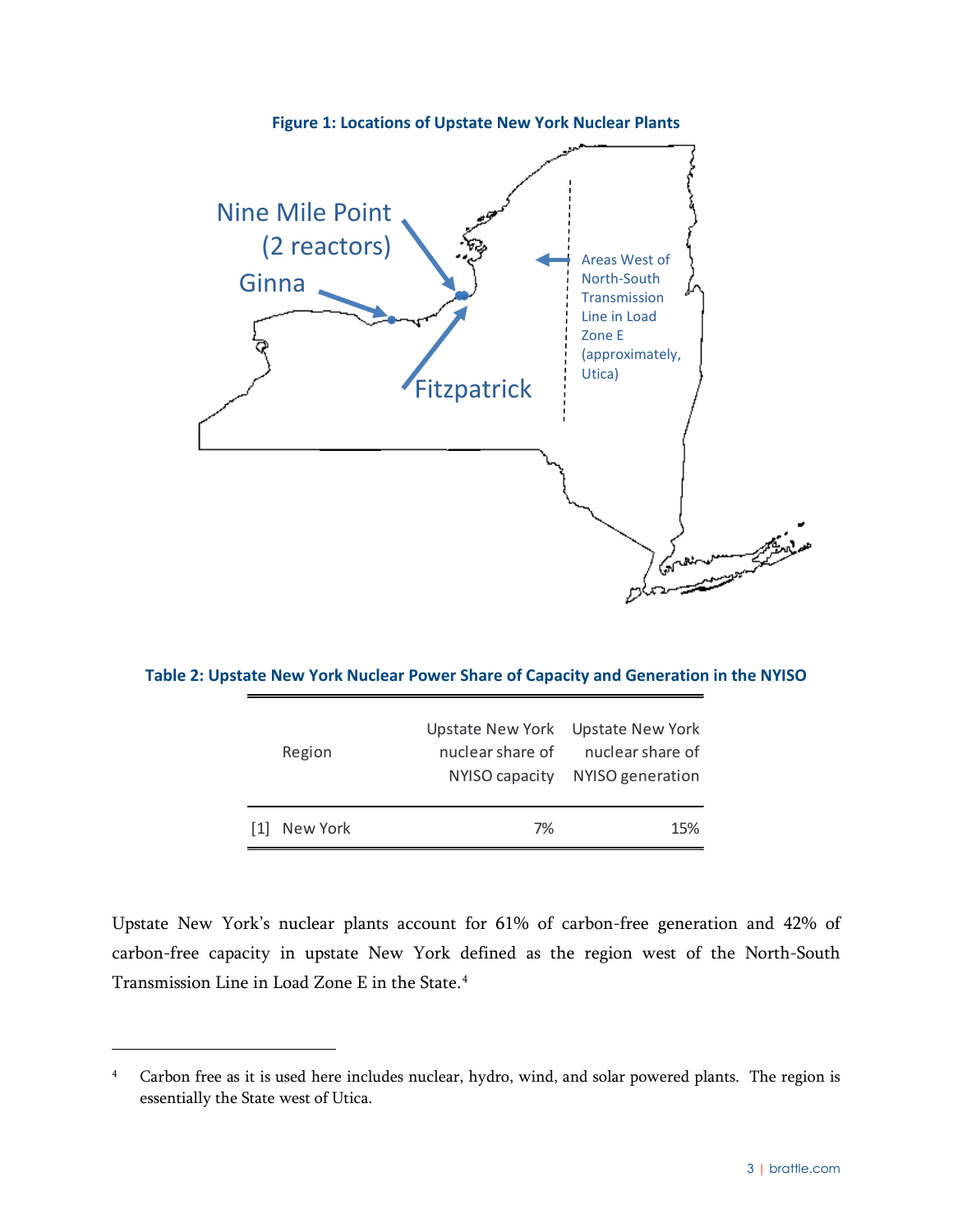### <span id="page-7-0"></span>**III. The Upstate Nuclear Plants Make a Considerable Contribution to the New York Economy**

We have estimated the economic value of the Upstate New York nuclear plants to New York's economy using REMI, a widely-used dynamic input output model of the U.S. economy, linked with a simplified Brattle model of the electricity sector to better capture the dynamics of power markets and prices.<sup>[5](#page-7-1)</sup> By linking these models, we are able to measure the economic output, employment, and tax revenue in New York with and without its nuclear plants, providing the most accurate picture of their incremental contribution to the economy. The economic impacts presented here are limited to New York, but the Upstate New York nuclear plants have significant economic impacts well beyond the state's borders. Economic markets do not generally coincide with state borders. As a result, estimating the overall economic impacts of the Upstate New York nuclear plants would require a regional or national model. Although we have not created such a regional model for New York, we have developed a national model that looks at the entire U.S. nuclear fleet, accounting for electricity and other market activities both within and across states.<sup>[6](#page-7-2)</sup>

This analysis indicates that the Upstate New York nuclear plants make a significant contribution to keeping New York's average electricity costs down, and this has a substantial effect on the New York economy. Netting out the value of the alternative electric generation that would substitute if they did not exist, the Upstate New York nuclear plants are responsible for substantial economic output and accompanying employment and tax revenues. [Table 3](#page-8-0) summarizes our findings for the impacts within New York (not including the impact outside the state).

<span id="page-7-1"></span><sup>5</sup> For more details on the REMI model, see [www.remi.com.](http://www.remi.com/)

<span id="page-7-2"></span><sup>&</sup>lt;sup>6</sup> The Brattle Group, "The Nuclear Industry's Contribution to the U.S. Economy," July 7, 2015. Note that economic impacts presented for New York in the national study will differ substantially from those reported in this study. In the national report, we measure the contribution of all nuclear plants across the country, and thus state impacts are influenced not only by plants located within a given state, but also by plants located in other states. The economic impacts presented in this report are limited to only the contributions of the Upstate New York nuclear plants. Also note that a previous report examined all the New York nuclear plants ("New York Nuclear Power Plants' Contribution to the State Economy," September 2015), rather than just the Upstate plants. In order to better reflect the impact of the specific Upstate nuclear plants on the NYISO power system and thus the state economy, the analysis here is more tailored to NYISO markets, and particularly the features of the NYISO capacity market and capacity demand curve, than the analyses that supported the national and the previous New York report.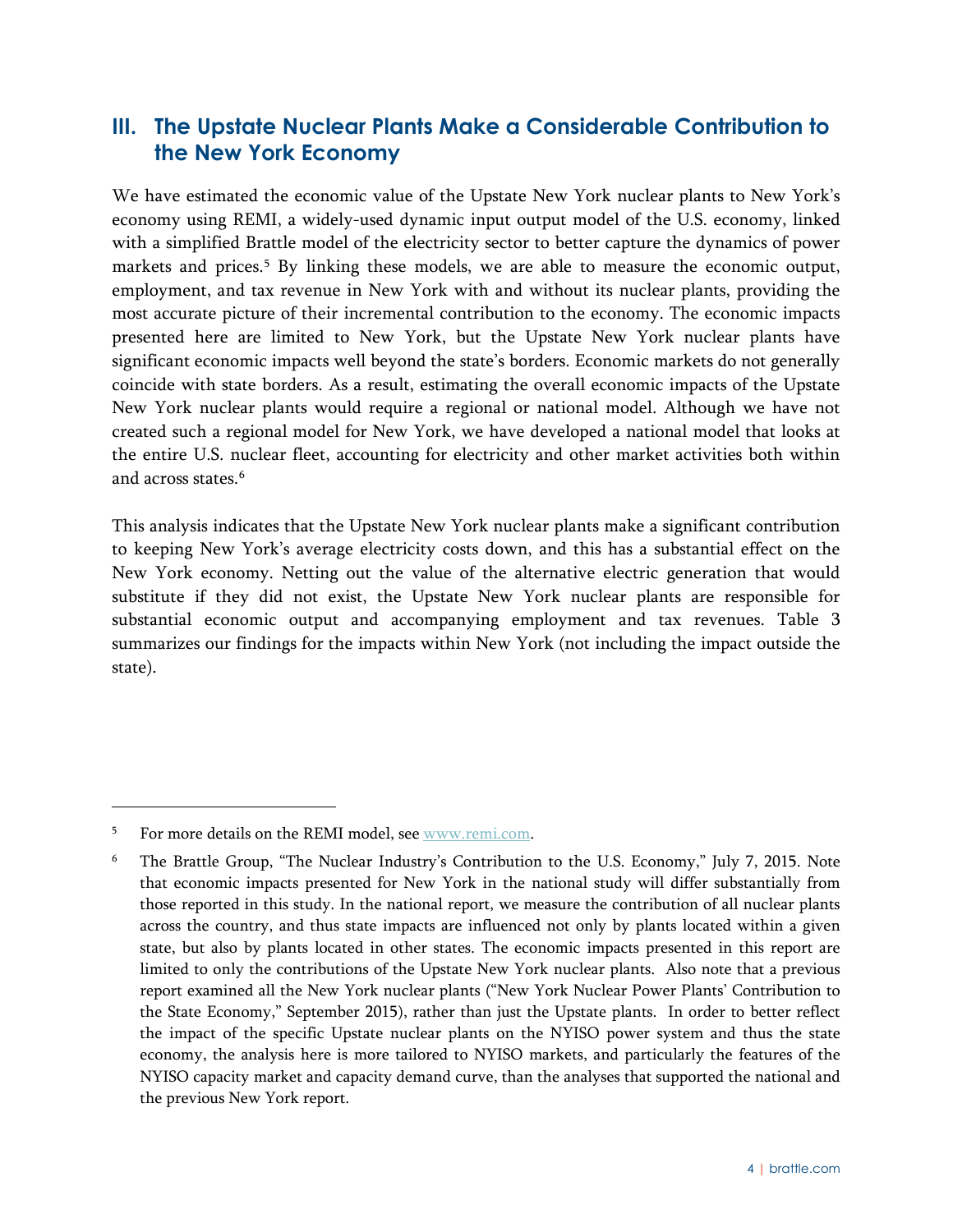|                                                                                                                          | Average Annual<br>$(2015 - 2024)$  |
|--------------------------------------------------------------------------------------------------------------------------|------------------------------------|
| Direct and Secondary Employment<br>(jobs)                                                                                | 24,800                             |
| Direct - Plant<br>Direct - Outages<br>Secondary                                                                          | 2,305<br>352<br>22,143             |
| Direct and Secondary Output<br>(2015 dollars)<br>Direct and Secondary GDP<br>(2015 dollars)                              | \$5.25 billion<br>\$3.16 billion   |
| Direct and Secondary State Tax Revenues<br>(2015 dollars)<br>Direct and Secondary Federal Tax Revenues<br>(2015 dollars) | \$144.5 million<br>\$576.4 million |

#### <span id="page-8-0"></span>**Table 3: Net Contribution of Upstate New York's Nuclear Plants to the New York Economy**

Upstate New York's nuclear plants contribute \$3.16 billion to the state's GDP, and account for about 24,800 direct and secondary jobs.<sup>[7](#page-8-1)</sup> The Upstate nuclear plants' owners also pay substantial federal and state taxes, as do businesses providing good and services to the plants and their employees. In addition, the Upstate nuclear plants' incremental contributions to state output account for additional tax revenues. The Upstate plants' effect on the economy leads to about \$144 million in additional state tax revenues and \$576 million in federal tax revenues, beyond what would be provided by the alternative electric supply that would be utilized in their absence.

Below, we provide further detail regarding the impact of Upstate New York nuclear plants on:

- The electricity generation mix
- The cost of electricity

<span id="page-8-1"></span><sup>7</sup> We report both GDP and gross output since both are useful economic statistics in [Table 3.](#page-8-0) GDP is the most widely-used measure of national income. It reflects value added, which includes industry sales to other industries and to final users minus the value its purchases from other industries. Gross output is a measure of industry sales, which includes sales to final users and intermediate sales to other industries. This leads to a form of double counting, but does not prevent the measure from being a meaningful indicator of how individual industries perform relative to one another.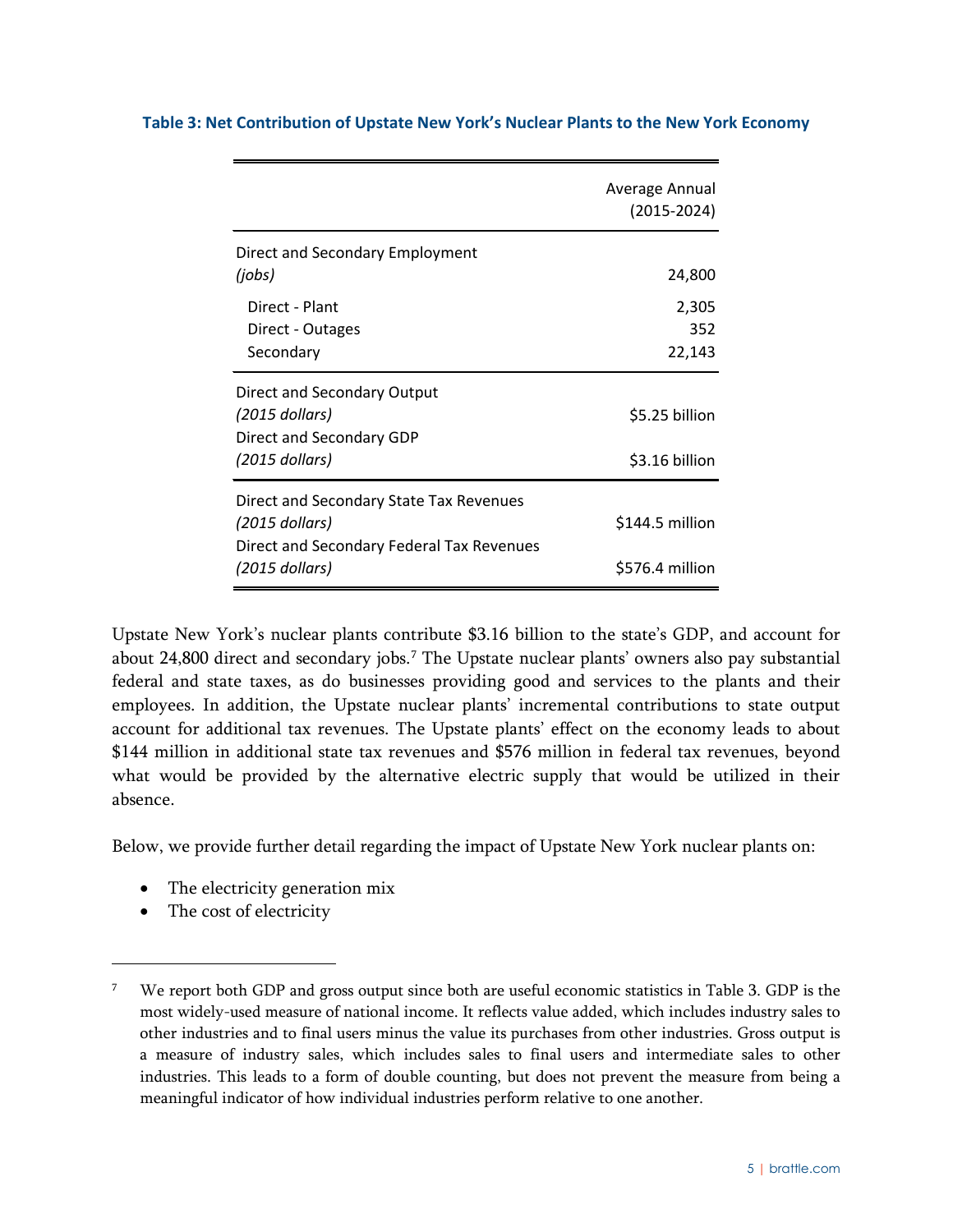- Economic output and GDP
- Employment (direct and secondary)
- Federal and state tax revenues

Further details regarding our data, assumptions, and modeling results can be found in "The Nuclear Industry's Contribution to the U.S. Economy," prepared for Nuclear Matters by The Brattle Group, July 7, 2015.

#### <span id="page-9-0"></span>**A. IMPACT ON ELECTRIC GENERATION MIX**

As shown in [Figure 2,](#page-10-1) without the Upstate New York nuclear power plants, electricity demand would be met mostly by increased reliance on existing natural gas-fired generation. The share of New York generation from natural gas-fired plants would increase from 40% to 54%. Large-scale renewable energy probably would not be significantly different; intermittent renewable generation alone is not a direct substitute for the baseload profile of nuclear, and at current capital and fuel prices (absent other policy changes), natural gas generation is generally more cost-effective. Higher electricity prices, however, might somewhat reduce demand for grid-based electricity, by inducing efficiency, conservation, and switching to alternative fuels or electricity sources.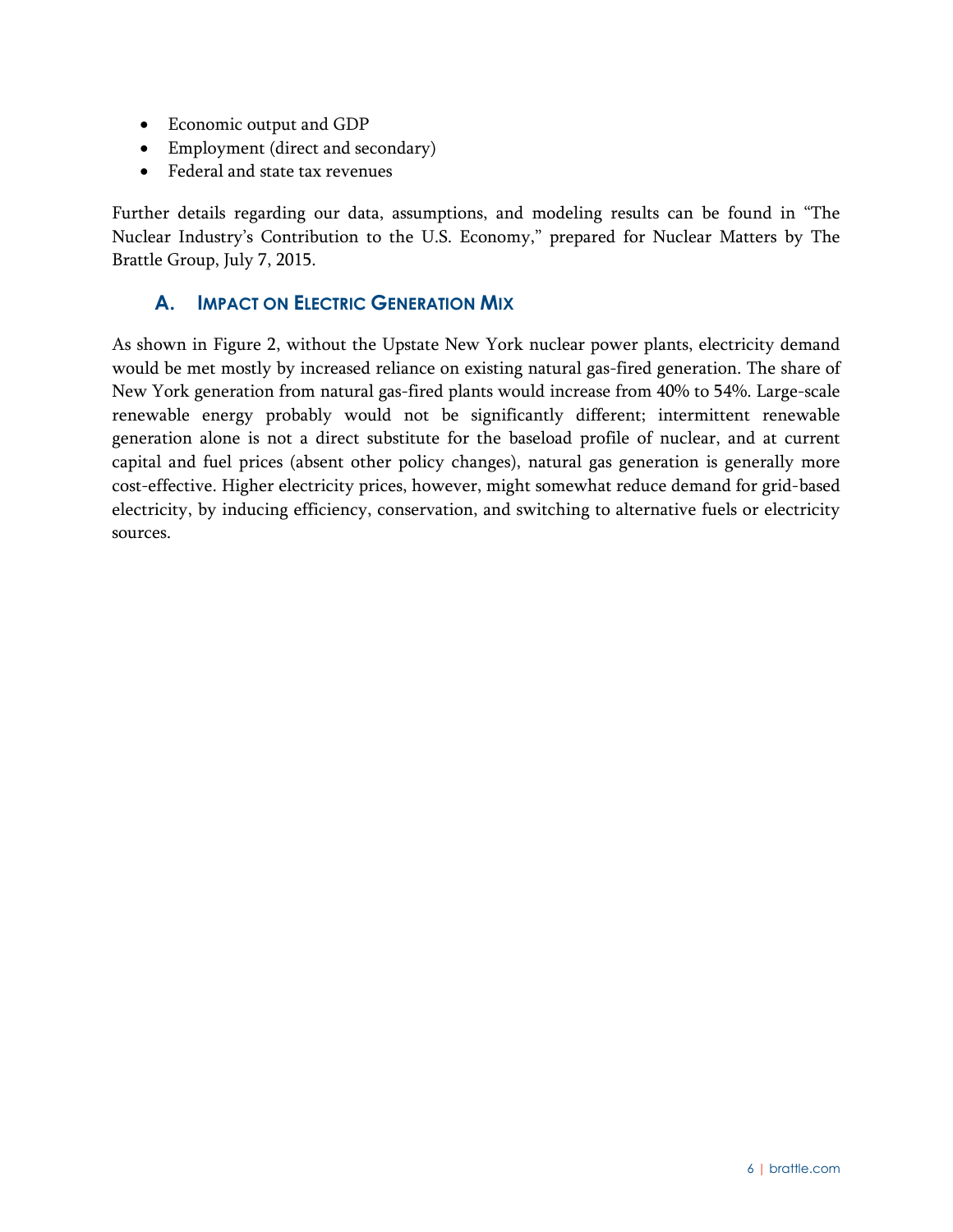<span id="page-10-1"></span>

**Figure 2: Electric Generation Mix in New York in 2015**

#### <span id="page-10-0"></span>**B. IMPACT ON ELECTRICITY PRICES**

 $\overline{a}$ 

The Upstate nuclear plants' impact on the New York economy is primarily the result of their influence on electricity prices. As noted above, absent these nuclear plants, electricity demand would be met by increased utilization of natural gas-fired plants. This alternative generation mix would mean higher average electricity prices in New York, driven in part by energy market effects, but perhaps more importantly by the effect on NYISO capacity markets.<sup>[8](#page-10-2)</sup> As shown in

<span id="page-10-2"></span><sup>&</sup>lt;sup>8</sup> To estimate the effect on capacity market prices, we utilized the slope of the NYISO capacity demand curve for the New York Control Area (NYCA). The loss of the Upstate nuclear capacity would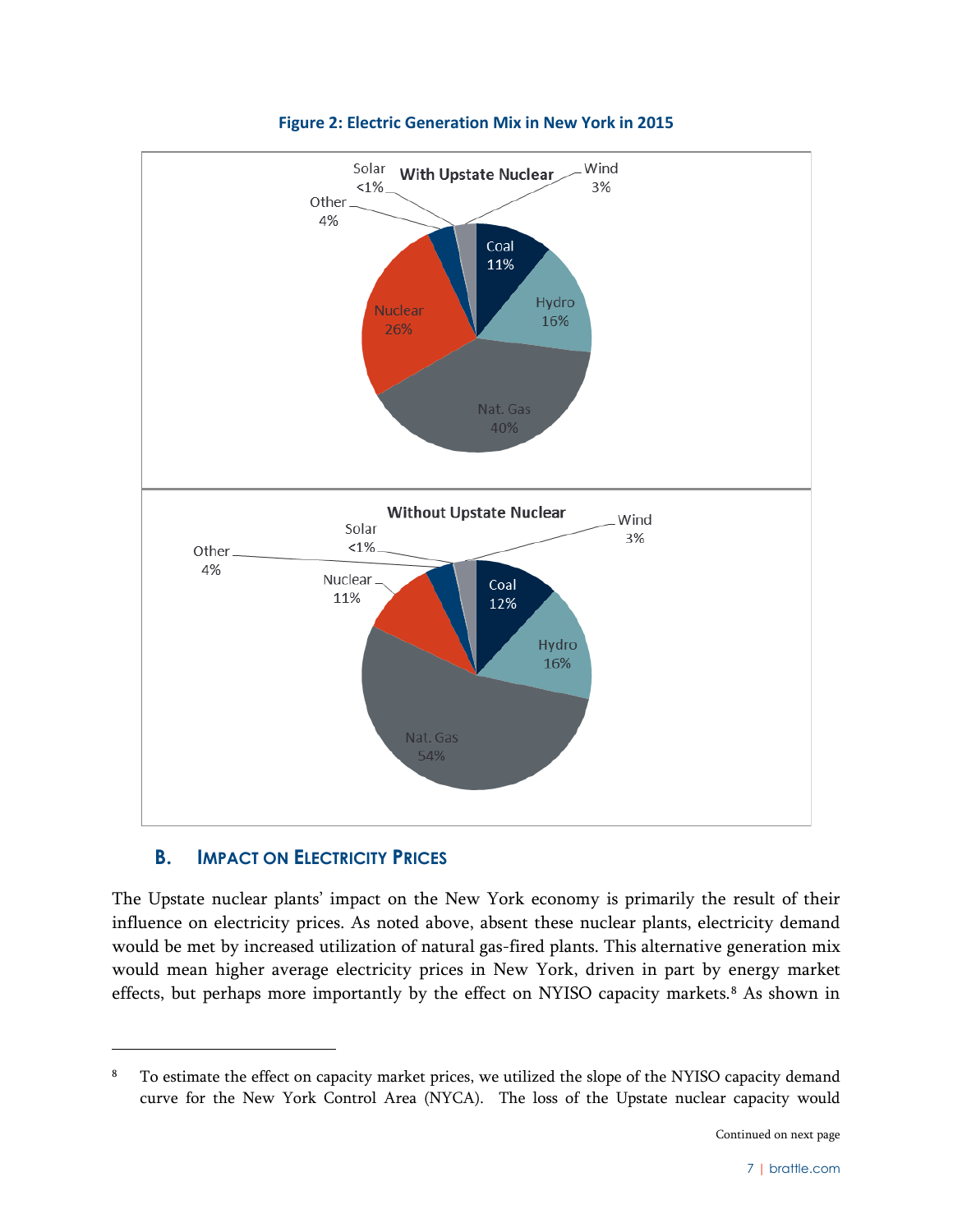[Table 4,](#page-11-0) average electricity prices in New York would increase by about \$10/MWh on a wholesale basis. New York consumers will spend over \$1.7 billion more annually on electricity absent the Upstate nuclear plants. Between 2015 and 2024 they will spend almost \$15 billion more on a present value basis. Higher electricity prices hurt the economy primarily by reducing residential, commercial, and industrial spending on other goods and services.

#### <span id="page-11-0"></span>**Table 4: Upstate New York Nuclear Plants Avoid Higher Electricity Prices (Average Statewide all-in Wholesale Electricity Prices with and without Upstate Nuclear, Average Annual \$/MWh, 2015-2024) [9](#page-11-1)**

|     |          |               | State average |                                         |              | Total annual  | Total                                         |
|-----|----------|---------------|---------------|-----------------------------------------|--------------|---------------|-----------------------------------------------|
|     |          | State average | wholesale     |                                         |              |               | Electricity electricity cost electricity cost |
|     |          | wholesale     |               | price without State average consumption |              | change        | increase 2015-                                |
|     |          | price with    | Upstate       | wholesale                               | (millions of | (millions of  | 2024 (millions                                |
|     | Region   | nuclear       | nuclear       | price change                            | MWh)         | 2015 dollars) | of dollars) $^1$                              |
| [1] | New York | \$55.21       | \$65.52       | \$10.31                                 | 166          | \$1,706       | \$14,550                                      |

 $1$  Present value for the periods 2015-2024 at a 3% discount rate.

The magnitude of the power price effects, and ultimately the economic and jobs effects, could depend on movements in the price of natural gas, since it plays a primary role in setting power prices in New York, as with most U.S. regions.<sup>[10](#page-11-2)</sup> In addition, although local and possibly regional transmission needs might differ, perhaps significantly, in the absence of nuclear plants, we do not consider changes in transmission investment levels as costs in this report.<sup>[11](#page-11-3)</sup>

Continued from previous page

 $\overline{a}$ 

<span id="page-11-2"></span><sup>10</sup> For example, the economic and jobs effects could be up to twice the values shown here if gas prices were to return to levels seen just a few years ago, since these nuclear plants partially shield consumers and businesses from the effect of high gas prices that can push up electricity prices.

<span id="page-11-3"></span><sup>11</sup> These transmission costs are not captured here because the contribution of nuclear plants to the economy is measured by comparing scenarios with and without nuclear plants – the costs of the

increase the NYCA capacity price, which would effectively increase the price in the upstate zones, but would leave prices in the other zones mostly unaffected, since their capacity prices are already well above the NYCA price. The price effect shown in [Table 4](#page-11-0) is the average effect across the NYISO.

<span id="page-11-1"></span><sup>9</sup> This analysis shows the impact that the Upstate nuclear plants have on the all-in average NYISO electricity price, including both energy and capacity components. The prices shown are the estimated 10 year average across the entire NYISO system, rather than at any particular location. Due to transmission constraints and differences in generation mix, Upstate locations have historically experienced significantly lower electricity prices, and New York City and Long Island have had higher prices. The loss of the Upstate nuclear plants would cause Upstate prices in particular to rise.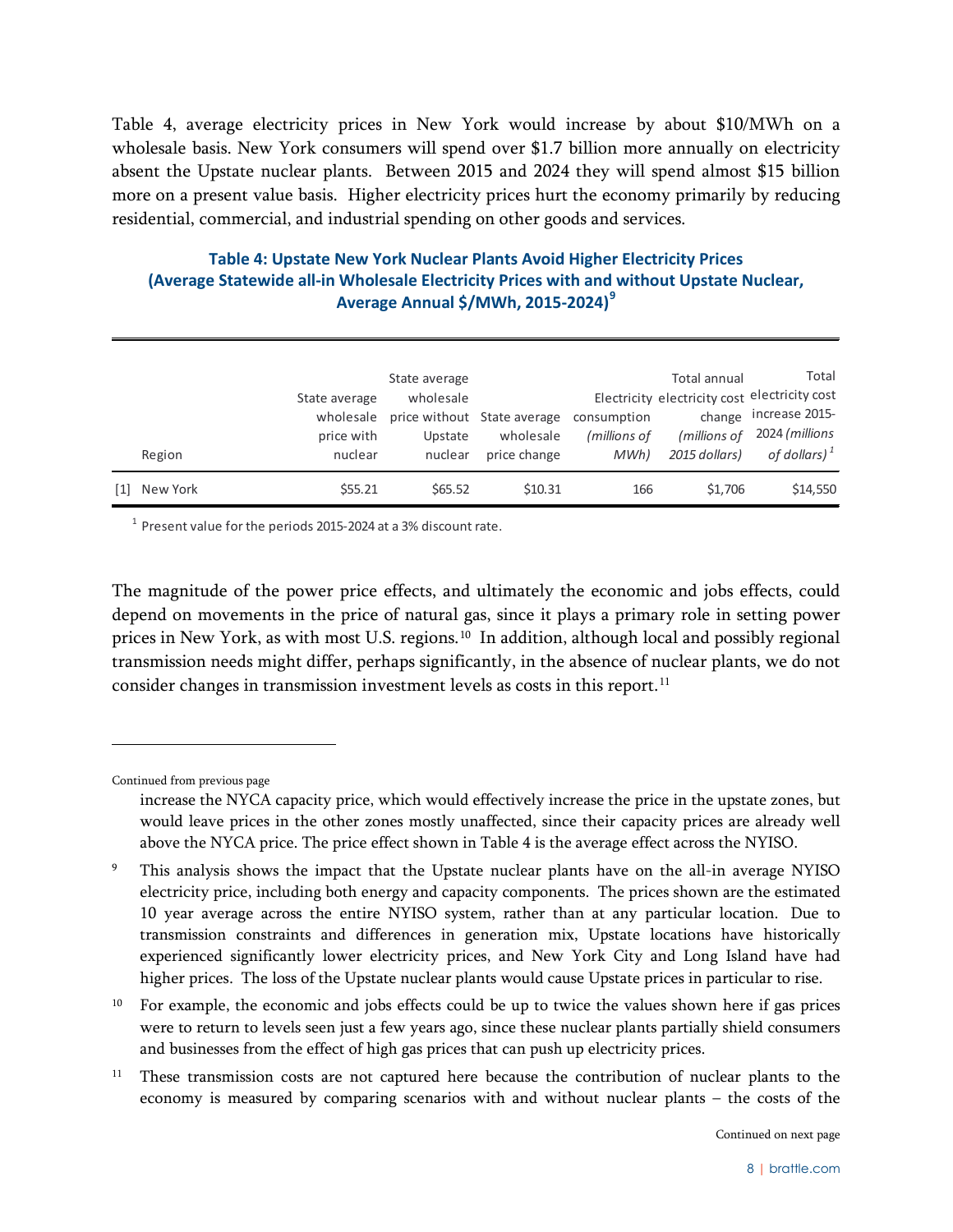#### <span id="page-12-0"></span>**C. IMPACT ON ECONOMIC OUTPUT**

<span id="page-12-2"></span>The Upstate nuclear plants contribute \$3.16 billion to annual state GDP and \$5.25 billion to gross output, largely through the electricity price effects shown above. These figures include both direct and secondary economic activity attributable to the Upstate nuclear plants, net of the economic activity associated with alternative generating capacity that would be necessary in their absence. The economic sectors most affected are shown in [Table 5.](#page-12-2) The largest effects are found in the manufacturing, construction, and real estate sectors.

| Sector                                           | Direct and<br><b>Secondary Output</b><br>(millions of 2015<br>dollars) |
|--------------------------------------------------|------------------------------------------------------------------------|
| Manufacturing                                    | \$773                                                                  |
| Construction                                     | \$710                                                                  |
| Real Estate and Rental and Leasing               | \$664                                                                  |
| Finance and Insurance                            | \$473                                                                  |
| Retail Trade                                     | \$369                                                                  |
| Health Care and Social Assistance                | \$319                                                                  |
| <b>Accommodation and Food Services</b>           | \$298                                                                  |
| Professional, Scientific, and Technical Services | \$291                                                                  |
| Information                                      | \$238                                                                  |
| Wholesale Trade                                  | \$211                                                                  |
| Other                                            | \$902                                                                  |
| Total                                            | \$5,249                                                                |

#### **Table 5: Net Economic Output Impacts by Sector in New York (Average Annual Direct and Secondary Impacts, 2015-2024)**

Note: Numbers may not sum due to rounding.

#### <span id="page-12-1"></span>**D. IMPACT ON EMPLOYMENT**

The Upstate nuclear plants account for about 24,800 direct and secondary jobs in the New York economy, as shown in [Table 3.](#page-8-0) Direct jobs include those positions necessary for plant operations such as engineers and technicians as well as security and administration. Direct jobs are also defined to include positions necessary to make necessary fuel changes, plant repairs, and

Continued from previous page

transition to other generation sources do not enter this comparison. Transmission costs could, however, be substantial if a premature transition to natural gas occurred.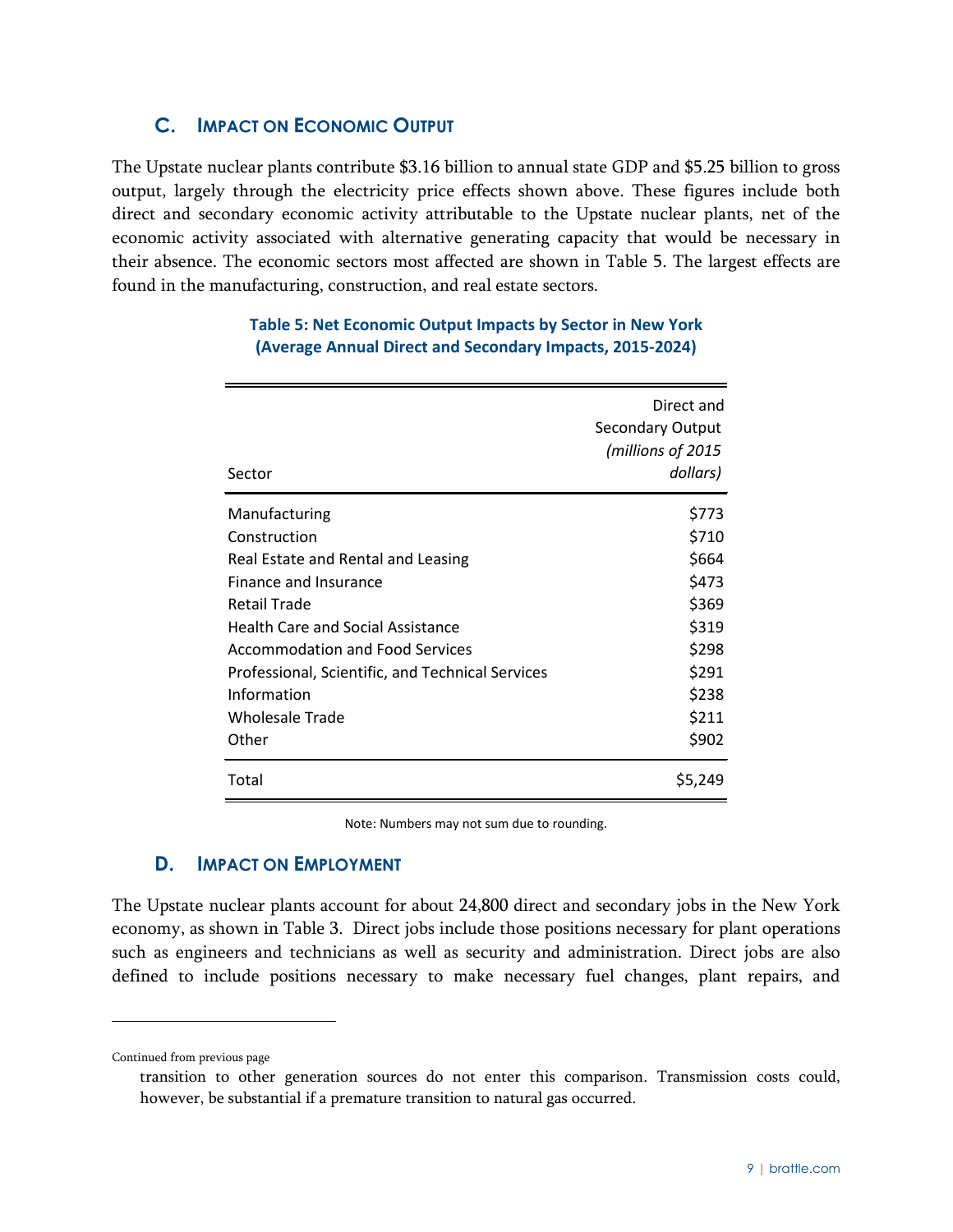improvements that are completed during scheduled outages. Between the three upstate nuclear plants, there are, on average, two refueling outages per year. Performing the necessary work in the outage requires upwards of 1000 supplemental workers, which creates an additional 352 full time equivalent positions in New York, largely from the local trade unions. These workers include welders, electrician, and other high skill occupations.

In addition to the direct workers, the three plants generate secondary employment in industries that provide goods and services to the plants. In addition, plant employees support secondary employment through their purchase of goods and services. As shown in [Table 6,](#page-13-1) the employment sectors most influenced are sales, construction, and food service.

<span id="page-13-1"></span>As with the economic impact, the jobs impact occurs mostly indirectly; not as employment within the nuclear sector itself, but as enhanced employment in other sectors primarily caused by the economic effect of lower power prices.

| Sector                                                                               | Direct and<br>Secondary<br>Employment<br>(jobs) |
|--------------------------------------------------------------------------------------|-------------------------------------------------|
| Sales and related, office and administrative support occupations                     | 6,390                                           |
| Construction and extraction occupations                                              | 2,660                                           |
| Food preparation and serving related occupations                                     | 2,480                                           |
| Management, business, and financial occupations                                      | 2,370                                           |
| Building and grounds cleaning and maintenance, personal care and service occupations | 2,040                                           |
| Healthcare occupations                                                               | 1,710                                           |
| Transportation and material moving occupations                                       | 1,380                                           |
| Education, training, and library occupations                                         | 1,290                                           |
| Installation, maintenance, and repair occupations                                    | 1,120                                           |
| Production occupations                                                               | 1,010                                           |
| Other                                                                                | 2,360                                           |
| Total                                                                                | 24,800                                          |

#### **Table 6: Net Employment Impacts by Sector in New York (Average Direct and Secondary Impacts, 2015-2024)**

Note: Numbers may not sum due to rounding.

#### <span id="page-13-0"></span>**E. IMPACT ON FEDERAL AND STATE TAX REVENUES**

New York's Upstate nuclear plants and the businesses providing goods and services to these plants pay substantial federal and state taxes. In addition, since these plants avoid higher electricity prices, they create incremental economic output and associated tax revenues. As shown in [Table 7,](#page-14-1) average incremental annual federal tax payments attributable to the plants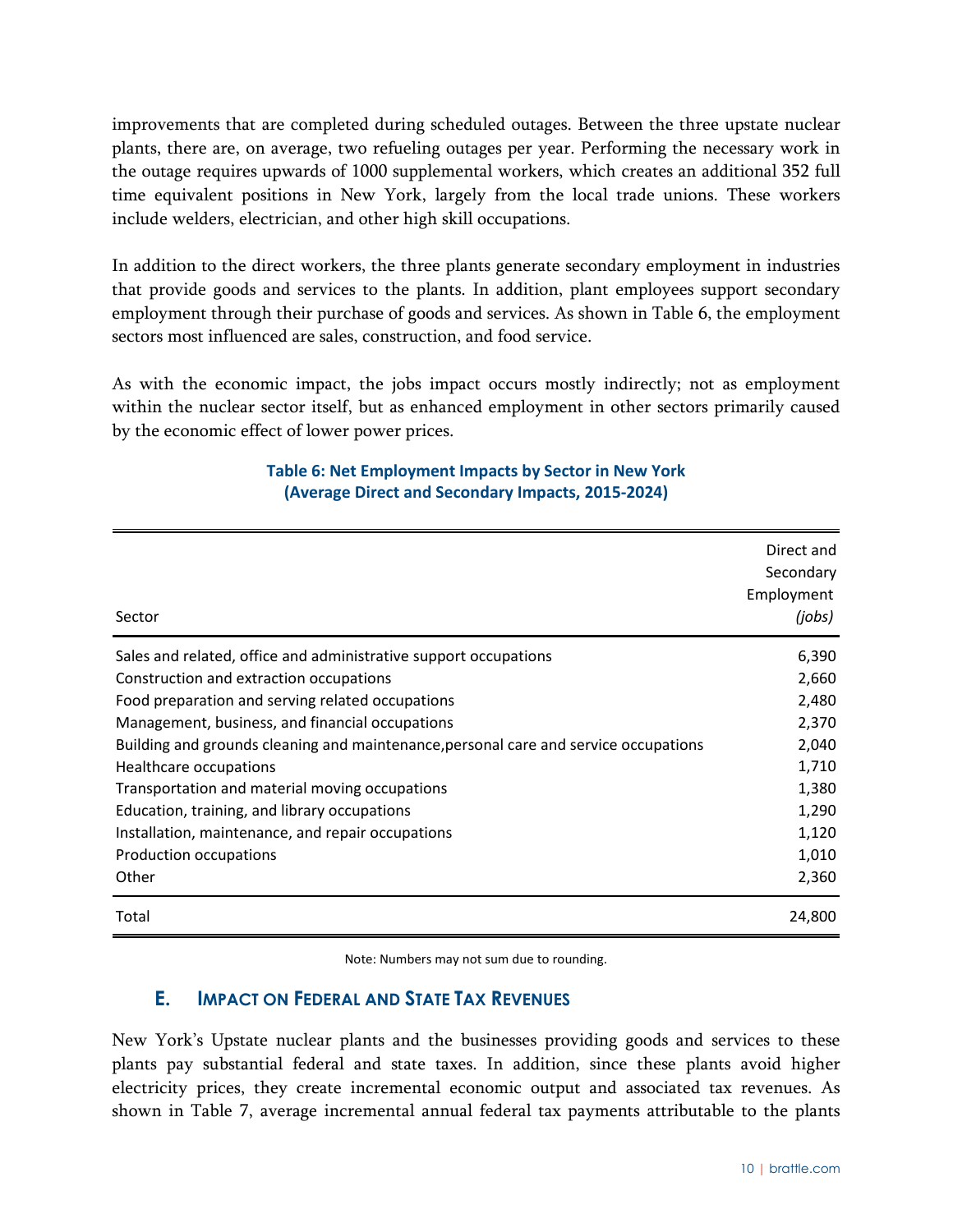<span id="page-14-1"></span>total \$576 million, and average annual state tax payments total \$144 million. The plants report annual state and local property taxes of \$59 million.

|                                             | Average Annual<br>$(2015 - 2024)$ |
|---------------------------------------------|-----------------------------------|
| Direct and Secondary State Tax Revenues     |                                   |
| $(2015$ dollars)                            | \$144.5 million                   |
| Direct and Secondary Federal Tax Revenues   |                                   |
| $(2015$ dollars)                            | \$576.4 million                   |
| <b>Total Federal and State Tax Revenues</b> |                                   |
| $(2015$ dollars)                            | \$720.9 million                   |

#### **Table 7: Net Annual Federal and State Tax Payments Attributable to Economic Activity Related to Upstate New York Nuclear Plants**

#### <span id="page-14-0"></span>**F. UPSTATE NUCLEAR PLANTS PREVENT SUBSTANTIAL CARBON DIOXIDE AND CRITERIA POLLUTANT EMISSIONS**

The Upstate nuclear power plants prevent substantial emissions of  $CO<sub>2</sub>$ ,  $SO<sub>2</sub>$ , and  $NO<sub>X</sub>$  compared to the alternative of natural gas and coal-fired generation. Average annual  $CO<sub>2</sub>$  emissions would be almost 16 million tons higher absent the generation from the Upstate nuclear plants. This represents a substantial increase over current power sector emissions in NYISO – about 27%. Similarly, power sector SO<sub>2</sub> emissions would be over 3,000 tons higher, and NO<sub>x</sub> emissions would be over 13,000 tons greater – about a 4% and 21% increase in NYISO, respectively. Particulate matter emissions (such as PM-2.5 and PM-10) would be approximately 18% and 16% higher in NYISO. These effects are summarized in [Table 8.](#page-14-2) Note that the beneficiaries of these avoided emissions are not necessarily all located in New York. CO2, for example, is a global pollutant, and the higher fossil generation and associated criteria pollutant emissions originating in New York can be transported beyond the point of emissions into other states.

<span id="page-14-2"></span>

| <b>Table 8: Emissions Prevented by Upstate New York's Nuclear Plants</b> |
|--------------------------------------------------------------------------|
| (Average Annual, 2015-2024)                                              |

| Avoided emissions (tons) |  |
|--------------------------|--|
| 15,577,982               |  |
| 3,418                    |  |
| 13,353                   |  |
| 1,075                    |  |
| 1,179                    |  |
|                          |  |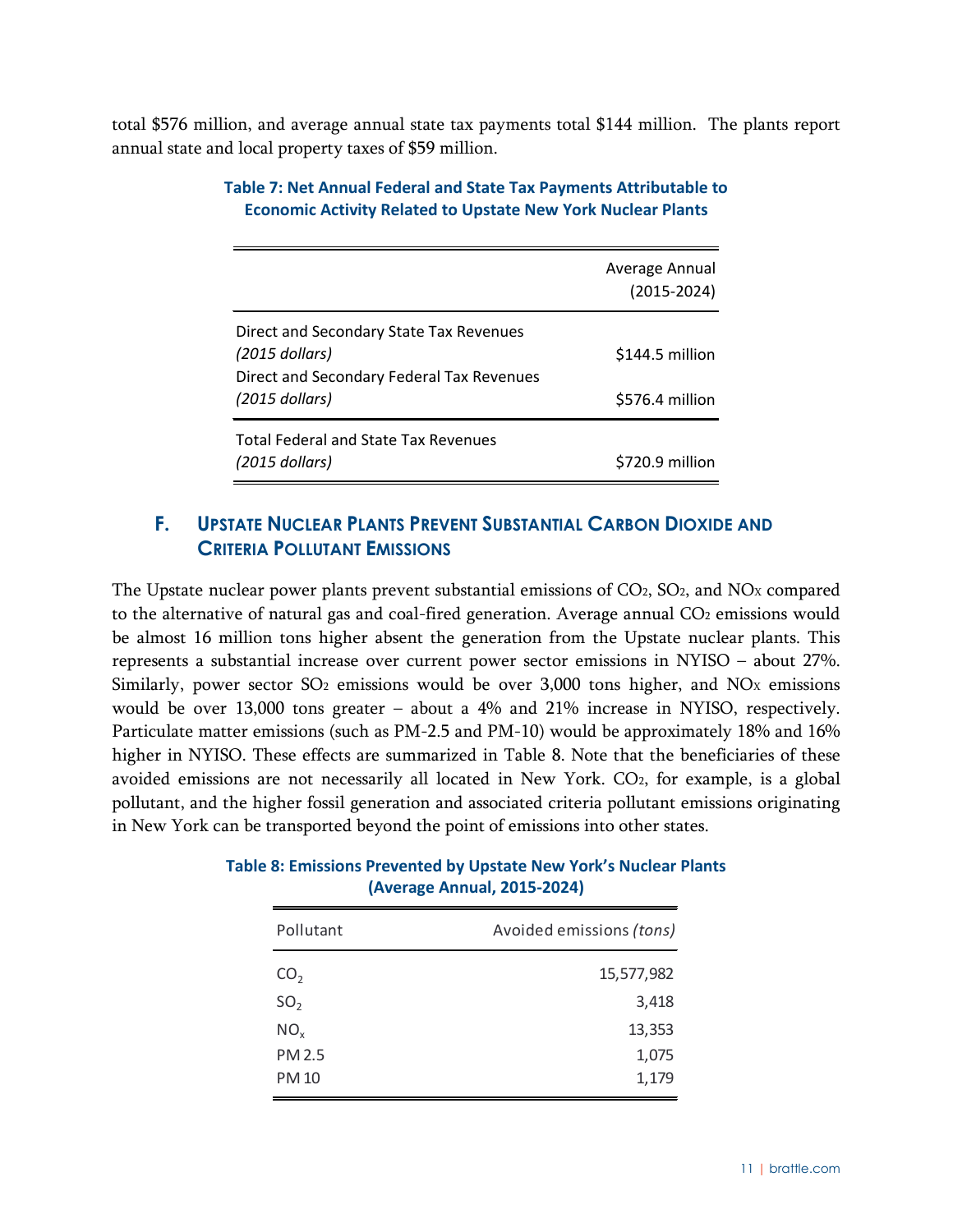The social cost of these emissions can be estimated using the federal government's social cost of CO2 emissions (\$43.31/ton) and the National Academy of Science's externality estimates for SO2, NOX, PM-2.5, and PM-10. Evaluated at these rates as shown in [Table 9,](#page-15-0) the avoided social cost of  $CO<sub>2</sub>$  is \$675 million, and the avoided costs of  $SO<sub>2</sub>$  and  $NO<sub>X</sub>$  are \$23 million and \$25 million, respectively. The avoided costs of particulate matter emissions are approximately \$13 million. These costs reflect environmental and human health damages and are independent of and in addition to the direct and secondary economic impacts addressed elsewhere in this report. They reflect costs incurred by society, not directly by the economy; the subsequent economic implications of these social costs are not reflected in the economic results above.

|                 |            |             | Avoided                            |
|-----------------|------------|-------------|------------------------------------|
|                 | Avoided    | Emissions   | emissions                          |
|                 | emissions  | social cost | value                              |
|                 | (thousands | per ton     | (millions of                       |
| Pollutant       | of tons)   |             | $(\frac{\xi}{\tan})$ 2015 dollars) |
|                 |            |             |                                    |
| CO <sub>2</sub> | 15,578     | \$43        | \$675                              |
| SO <sub>2</sub> | 3          | \$6,789     | \$23                               |
| NO <sub>x</sub> | 13         | \$1,873     | \$25                               |
| <b>PM 2.5</b>   | 1          | \$11,119    | \$12                               |
| <b>PM10</b>     | 1          | \$538       | \$1                                |

#### <span id="page-15-0"></span>**Table 9: Value of Emissions Prevented by Upstate New York Nuclear Power Plants (Average Annual, 2015-2024)**

Sources:

Carbon costs come from the Interagency Working Group on Social Cost of Carbon, United States Government.

SO2, NOx, PM-2.5, and PM-10 costs come from "Hidden Cost of Energy: Unpriced Consequences of Energy Production and Use" by the National Research Council.